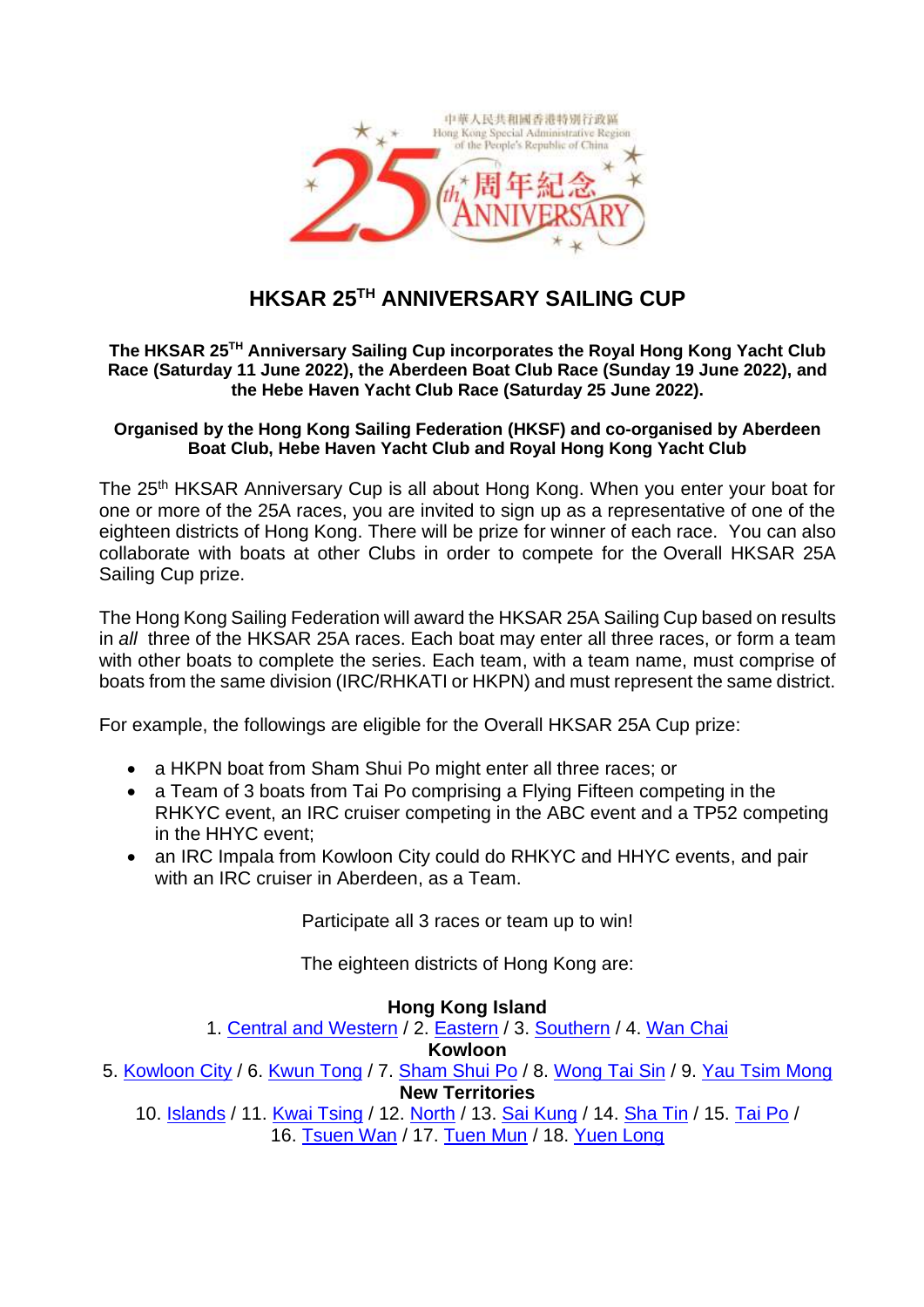

# **NOTICE OF RACE**

*The notation '[DP]' in a rule in the Notice of Race (NoR) means that the penalty for a breach of that rule may, at the discretion of the protest committee, be less than disqualification.*

# **1. RULES**

- 1.1 Races of the HKSAR 25<sup>th</sup> Anniversary Sailing Cup are governed by the rules as defined in *The Racing Rules of Sailing* (RRS) including the Hong Kong Sailing Federation Prescriptions.
- 1.2 Relevant class association rules, IRC Rules, the RHKYC RHKATI/IRC handicap system, this NoR, the separate NoR, and Sailing Instructions (SIs) of each of the individual race will apply.
- 1.3 The HKSAR 25<sup>th</sup> Anniversary Sailing Cup is designated as Clean Regattas by Sailors for the Sea, a non-profit organisation that educates and empowers boaters to protect and restore our oceans and coastal waters.

# **2. SAILING INSTRUCTIONS**

The SIs will be available prior to each race and may be obtained from the respective club's Sailing Office or downloaded from [the](http://www.rhkyc.org.hk/) respective club's official website.

# **3. ELIGIBILITY AND ENTRY**

- 3.1 The HKSAR 25<sup>th</sup> Anniversary Sailing Cup are open to boats with either a RHKYC ATI rating, an IRC rating or an HKPN rating.
- 3.2 Eligible boats may enter by completing the HKSAR 25<sup>th</sup> Anniversary Sailing Cup's Entry Form available from the respective club's official website or the HKSF website (see NOR 9.4).
- 3.3 Each boat shall enter as a representative of one of the eighteen districts of Hong Kong.
- 3.4 The race committee, in accordance with RRS 76.1, may cancel the entry of any boat or class of boat depending on the prevailing or forecast weather or sea conditions.

# **4. FEES**

4.1 There shall be no entry fee for the HKSAR 25<sup>th</sup> Anniversary Sailing Cup.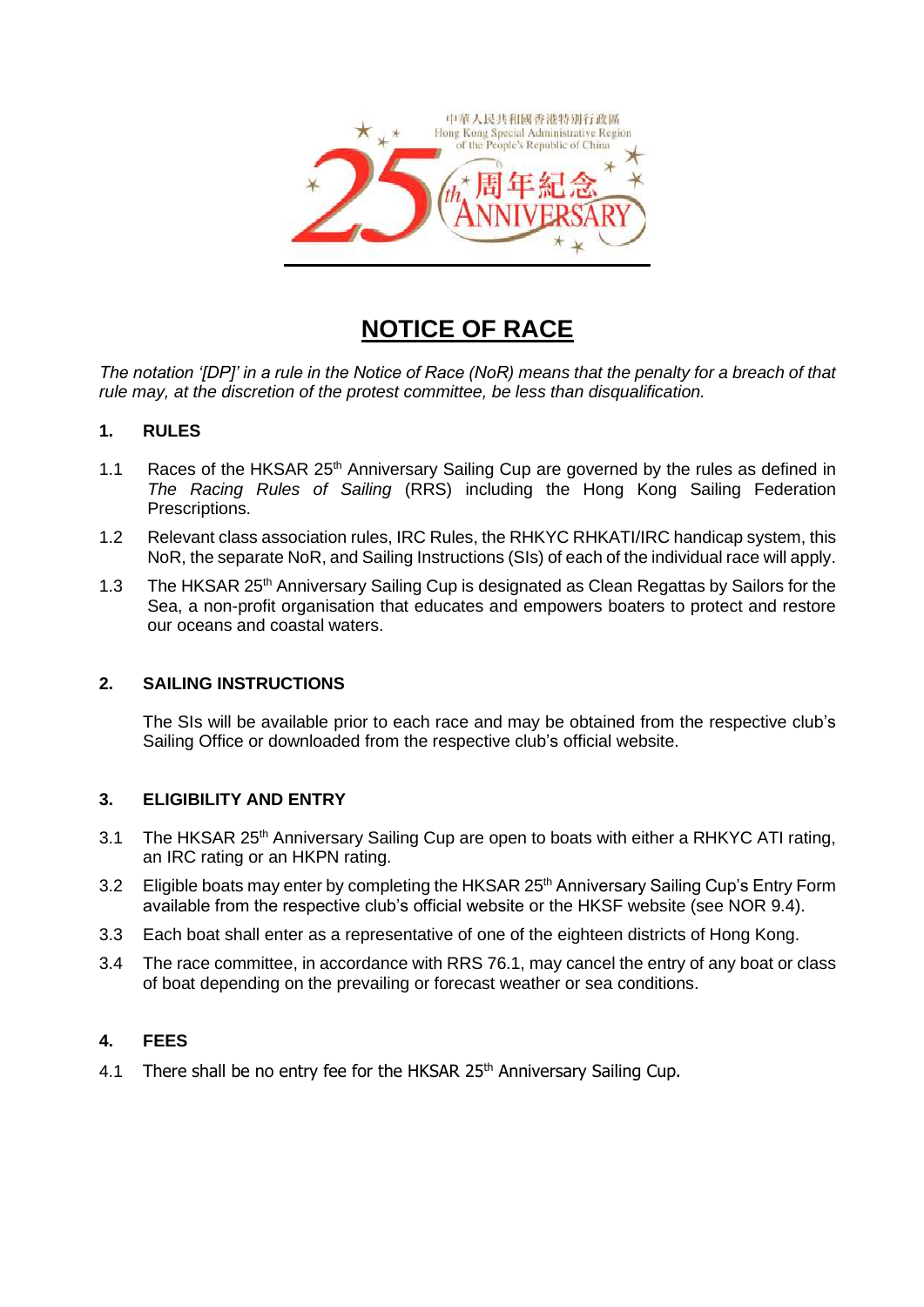# **5. ADVERTISING**

- 5.1 Competitors' advertising displayed on boats and/or on crew-wear during the event shall be entirely in accordance with World Sailing Regulation 20.
- 5.2 [DP] Boats may be required to display advertising chosen and supplied by the organising authority. If this rule is broken, World Sailing Regulation 20.9.2 applies.
- 5.3 A special HKSAR 25<sup>th</sup> Anniversary Backstay Flag shall be provided to each boat and shall be flown at a height of 2 metres from the working deck on the backstay or port/starboard mizzen shroud of each boat from the time the boat approaches the start area until the boat finishes the race.

# **6. SCHEDULE**

6.1 Dates of racing:

| Royal Hong Kong Yacht Club Race | Saturday 11 June 2022 |
|---------------------------------|-----------------------|
| Aberdeen Boat Club Race         | Sunday 19 June 2022   |
| Hebe Haven Yacht Club Race      | Saturday 25 June 2002 |

- 6.2 For each race the staggered starting time for each class or division will be prescribed in the Nor or SIs for each race.
- 6.3 The first warning signal will be prescribed in the NoR or SIs for each race.
- 6.4 No race will be started if local Storm Warning Signal No. 3 or higher is in effect. For further details refer to respective NoR or SI of each race. Any race so affected may be rescheduled.

# **7. VENUE**

The Royal Hong Kong Yacht Race will take place in the Eastern Harbour. The Aberdeen Boat Club Race will take place in the Southern waters of Hong Kong waters and the Hebe Haven Yacht Club Race will take place in the Eastern waters of Hong Kong.

# **8. COURSES**

The courses to be sailed will be specified in the SIs for each race.

# **9. SCORING**

- 9.1 Results for individual race will be based on a boat's finishing position and finishing time.
- 9.2 There will be an IRC (incorporating RHKYC ATI) division and an HKPN division.
- 9.3 RRS A2 will apply for calculating the HKSAR 25<sup>th</sup> Anniversary Sailing Cup results except that no score will be excluded. The points awarded for each race will be calculated against a mean entry of 50 boats as follows:

Individual event's points  $=$  ( $*$  Place in the event / Total number of eligible entries in the event) x 50

\* For clarification, the place in the event for calculating individual event's points will be the rankings for eligible entries only.